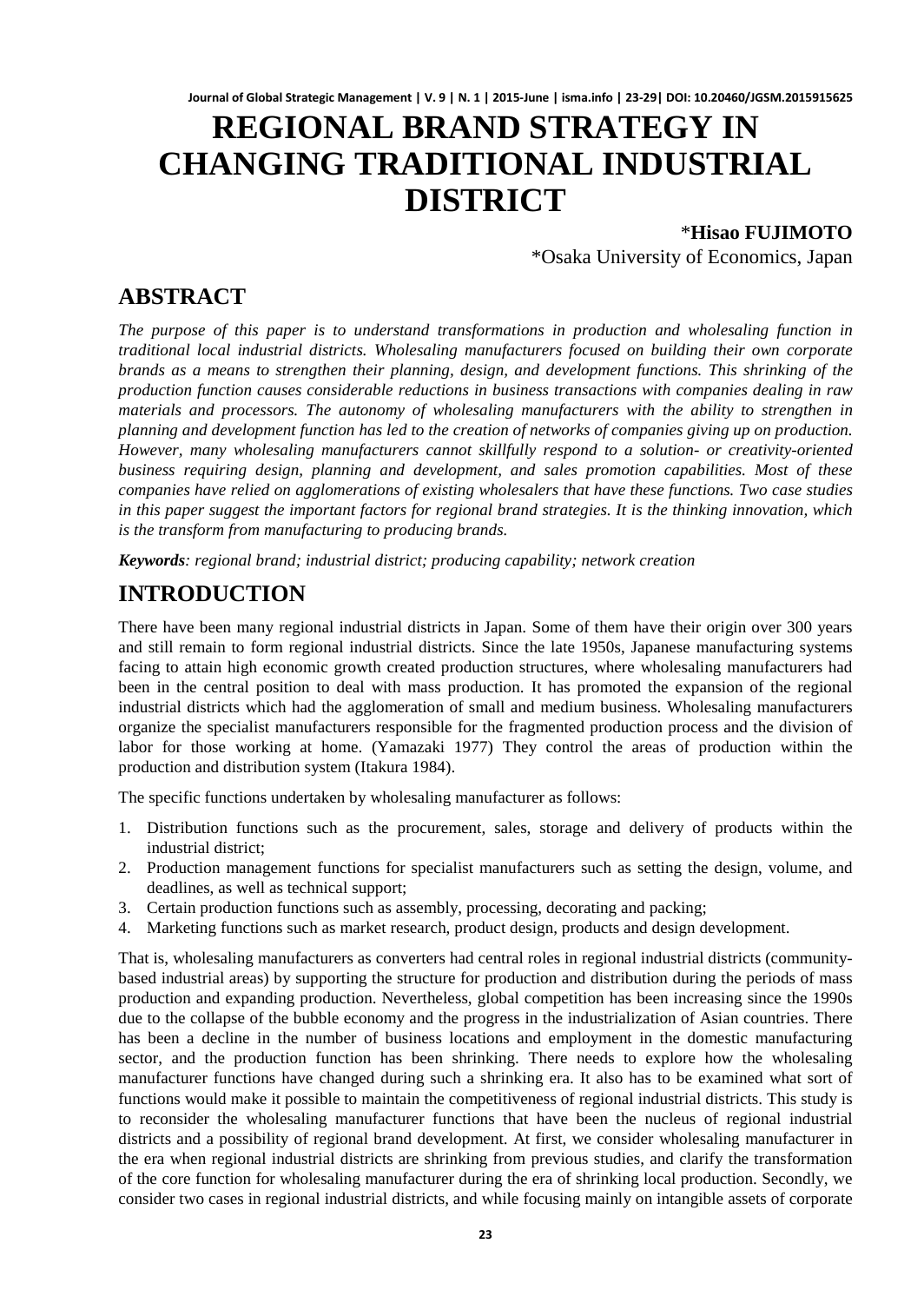**Journal of Global Strategic Management | V. 9 | N. 1 | 2015-June | isma.info | 23-29| DOI: 10.20460/JGSM.2015915625** brand, we clarify the transformation of the core function that is required for wholesaling manufacturer.

## **CHANGES IN THE REGIONAL INDUSTRIAL DISTRICTS**

The areas of industrial agglomeration in Japan, particularly the structure for division of labor in local industrial districts, were rapidly formed in the period of high economic growth to deal with the mass production system. Most industrial districts resulted from wholesaling manufacturers receiving orders from local wholesalers in the industrial district that led to the creation of a system for the division of labor with raw material merchants and processers. Wholesaling manufacturers took charge of the final assembly and created the finished products from components that were outsourced. This formed a production and distribution system to deliver goods to local wholesalers in the industrial district and retail stores etc. While there were slight differences in the power relationship with local wholesalers or raw material dealers depending on the industry type, the structure was virtually the same. In addition, while the scale was increasing at the time, the production and distribution system was stable and a rigid vertical production structure was formed due to mass production (Seki and Oikawa 2006). Consequently, much of the research on local industries has focused on understanding the social specialization system that made it possible to have a mass production system with wholesaling manufacturer and local wholesalers at the center (Yamazaki 1977, Takeuchi 1983, Itakura 1984). That is, much of the research has been focused on understanding the structure and can be considered static research about the industrial district (Hatsuzawa 1987).

An urgent issue from the late 1980s was the creation of a high value-added production system due to the inflow of cheap imported goods. This led to transformation of the production and distribution system to deal with the changes in the production system. These researches can be called as "dynamic research". It aimed at understanding the transformation of industrial districts such as a reorganization corresponding to improved processing technologies through application of manufacturing engineering (Oda 2005); the decline in manufacturers' planning and development capacity caused by the expansion of OEM production (Hatsuzawa 1987); the decline of localized wholesalers and the increase of wholesalers in distribution center (Ohsawa 1996).There has been increased polarization for wholesaling manufacturer during this era with medium businesses that have their own planning and design development divisions with their own brand. Small and medium businesses aimed to improve their processing technologies that overemphasize the production function and rely on wholesalers for their marketing, sales, planning and development. The production function gradually shifted to China from the late 1990s, and there was a further decline in the number of companies within local industrial districts and a further shrinkage of the domestic production function. Consequently, the emphasis of research about regional industrial districts became focusing on understanding the inter-corporate network to generate innovation aiming at establishing even further value added goods. Such research clarified the impact that social networks such as technology exchange consortiums formed by small and medium businesses had on industrial districts (Matsuhashi 2002). There was also research on the impact that the establishment of public technology support centers and incubators in the industrial districts (Ide 2002).Much of that research revealed the structure for industrial activity that utilized the existing resources in the producing area under industrial agglomeration theory. This is attributed to the accumulation of research that focused on the advantages provided by the formation of horizontal networks in industrial areas with an agglomeration of small and medium businesses such as Silicon Valley and Third Italy. However, there is currently a massive inflow of low priced goods from China and the production function is increasingly shifting towards China and ASEAN countries. Domestically, more companies specialize in making the prototype, planning and development. Considering the ongoing decline in manufacturers and growing post-industrialization in Japan, the benefit from agglomeration through the use of various networks was not enough to gain the competitiveness to sustain regional industrial districts. This situation has led to a research on the change in the function of wholesaling manufacturer caused by the progress in postindustrialization during recent years.

There has been a research that shows a change in the structure of the division of labor for local industrial districts from the type of a division of labor for manufacturing processes to that of labor for information (Japan Finance Corporation for Small and Medium Enterprise Research Dept. Report 2003). And there has been a research on the progress of increasingly complex and integrated wholesale and production functions for companies in the industrial district (Japan Finance Corporation for Small and Medium Enterprise Research Dept. Report 2003, Osaka Research Center for Industry and Economy 2008). At the same time, there has been an increase in research since 2000 that takes a sociocultural approach in considering the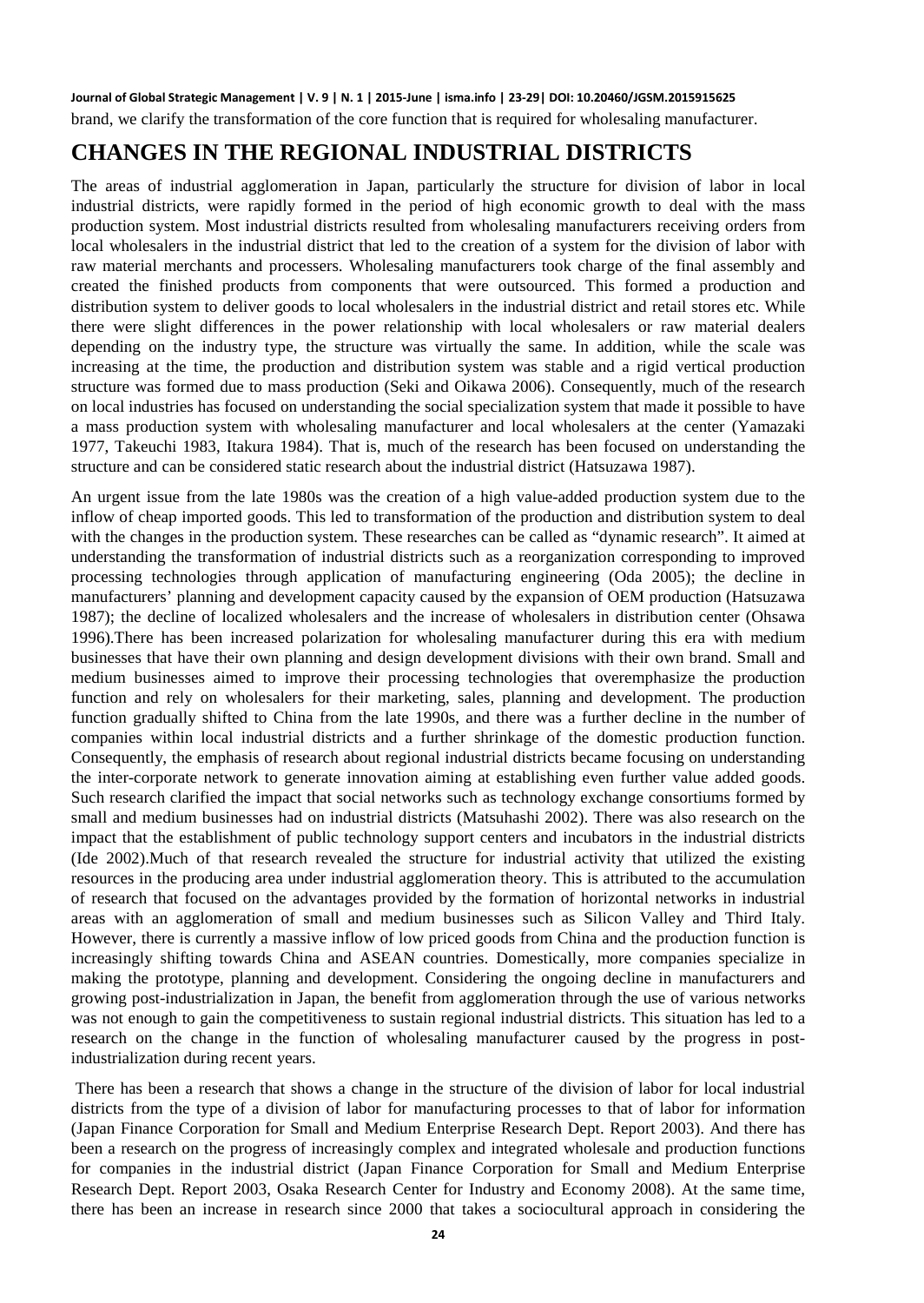#### **Journal of Global Strategic Management | V. 9 | N. 1 | 2015-June | isma.info | 23-29| DOI: 10.20460/JGSM.2015915625**

advantages of regional industrial districts These research have pointed to the importance of 'locations' and 'milieu' for industrial districts (Itami et al. 2000) such as the elucidation of the tacit knowledge that is unique to an area and the importance of face-to-face contact (Endo 2012, Kamakura 2012). There have also been arguments that the existence of social capital such as 'trust', 'moral', 'network', and 'community' have revitalized industrial areas. Such sociocultural approaches have now spread to research on understanding the impact of 'regional brands' and 'regional identities' on industrial areas. That is, the importance of intangible assets has increased with the shift into high value-added production.

## **SHIFTING FROM PRODUCTION FUNCTION TO WHOLESALING FUNCTION**

In this section, we clarify the change in the wholesaling manufacturer function by looking at industrial district of the Kobe Chemical Shoes industrial district to clarify the actual functional change from the manufacturing sector to wholesaling.

Kobe Chemical Shoes industrial district is an industrial agglomeration of footwear production centered on Nagata-ward in Kobe. There were about 430 wholesaling manufacturers in 1994, before the Great Hanshin Earthquake. There were about 1,700 companies providing materials to the wholesaling manufacturers and associated companies that were subcontracted to process components. There were reportedly about 15,000 workers and 5,000 working at home. The production of footwear involves many processes from product planning, creation of parts, final assembly, and finishing to wrapping and delivery. Wholesaling manufacturer controls all these operations. As illustrated in Fig. 1, a wholesaling manufacturer buys the materials for each part (soles, inner soles, heels, etc.) from the raw material merchants and outsources them to processors. In the case of the leather product, the leather acquired from the leather merchant is outsourced to processors for cutting, sewing, and drilling, in this order. Ultimately, the product outsourced for processing is assembled and completed by the wholesaling manufacturer and completed products are supplied to wholesale distributors, mainly located in urban areas. That is, the structure for the division of labor in the shoe-making process in the Kobe Chemical Shoes industrial district is a production and distribution centered on wholesaling manufacturer.



**Fig. 1. Production and distribution system in shoe industrial district**

Such a system of division of labor facilitated the supply of goods with short lead time for a small lot production of many products in line with the fashion trends. It also made it possible to keep prices low. However, the scale of the industrial district is shrinking due to the decline in the number of related business dealers. The 1995 Great Hanshin Earthquake caused extensive damage to the industrial district, and production volumes almost halved. There was subsequently a recovery to about 70% of the pre-earthquake levels, but there has been another downward trend in recent years. The number of wholesaling manufacturers in the producing area had fallen to 95 in 2010. This downward trend had already started before the 1991 collapse of the economic bubble. Rather than the earthquake, there has been a much larger impact from low priced imported goods from China and ASEAN countries. The decline in wholesaling manufacturer that is at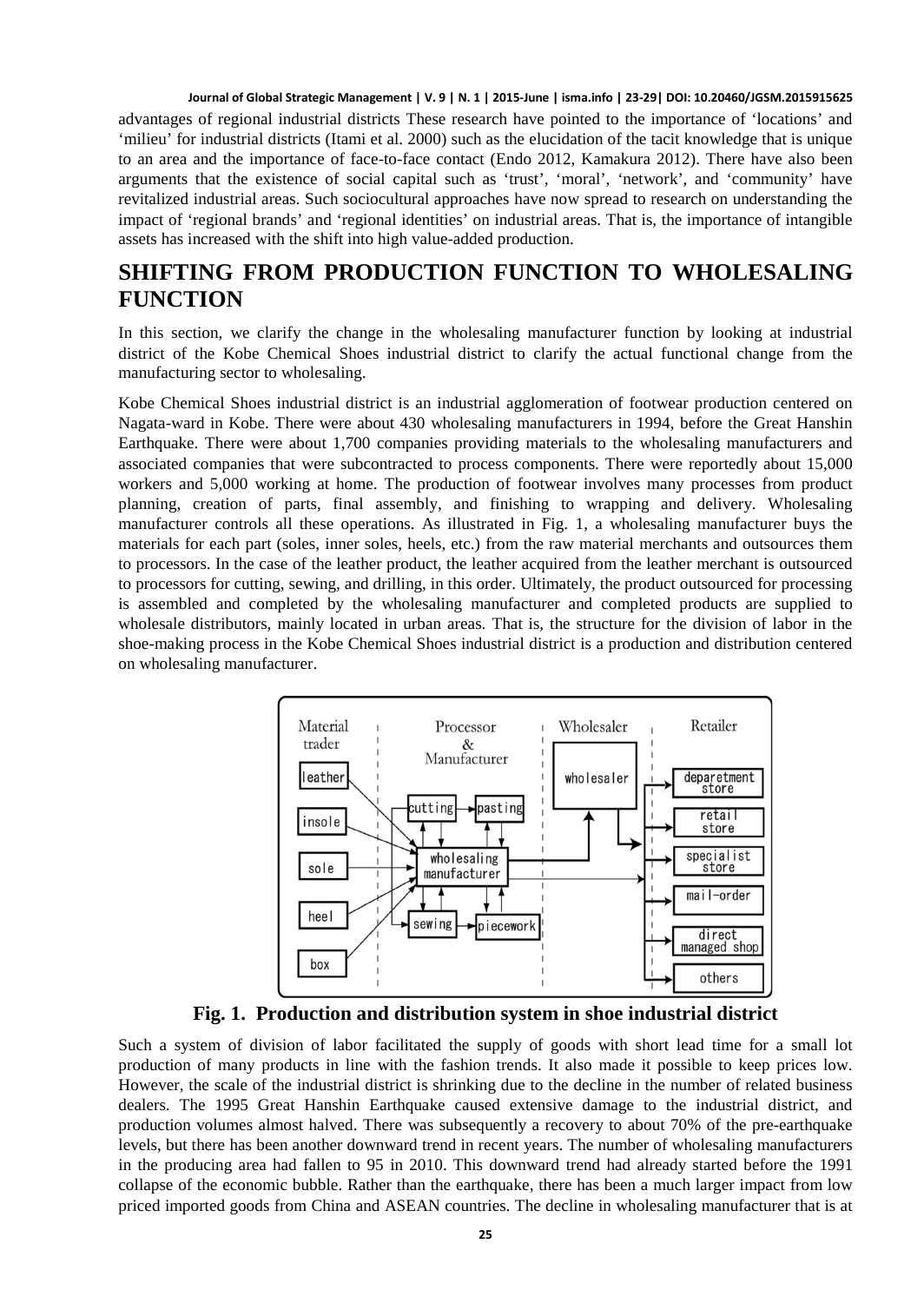#### **Journal of Global Strategic Management | V. 9 | N. 1 | 2015-June | isma.info | 23-29| DOI: 10.20460/JGSM.2015915625**

the core of the division of labor is causing a similar downward trend for related companies. According to Yamamoto (2011), there has been an increase in the number of wholesaling manufacturers with a production function in the industrial district that have shifted into only non-production functions of planning and design, sales, and wholesaling. The production function has been shrinking. Looking at the proportion of companies to which goods are shipped for each business, we note while there is still an important focus on the linkage to wholesalers, some business have a high proportion of mail order sales. The state of development of planning and design for each business indicates that most companies have capacity to develop planning and design and many companies employ their own designer or outsource. Because of this, most companies responded that they have their own brand. Some leading companies and small scale networks of processors are choosing to survive not as part of an industrial district but using their corporate brand as a core.

Furthermore, there is a remarkable trend for companies to shift their production function to China and import the semi processed goods or finished product from there. Table3 illustrates the progress made by each business in overseas development. Five of the wholesaling manufacturers within the area have their own factory or a factory of a business partner located in China. That is, while wholesaling manufacturers maintain the minimum level of production network within the industrial district, they have simultaneously implemented a management strategy to strengthen the production function outside the industrial district of overseas. However, wholesaling manufacturer in this industrial district relies on the agglomeration of wholesalers as a link to the market, and there has not been much accumulation of know-how or the function as a wholesaler. It means that many wholesaling manufacturers are producing on the basis of designs and volumes dictated by wholesalers in distribution center. (Yamamoto 2008) This trend has not changed as of 2010. It shows how a high level of trading with wholesalers outside the industrial district still exists.

Summarizing the aforementioned characteristics, there has been a reduction in the manufacturing function for wholesaling manufacturer that had been at the core of the division of labor. By focusing on the development of planning and design, and by having one's own brand companies should be able to aim for increasing the sales function mainly through mail order sales. There has also been a progress in shifting to overseas production that wholesaling manufacturers will highly likely to increase their wholesaling function. If this trend continues, there will be more reduction in the trading volumes between wholesaling manufacturers and the processors within the industrial district and raw material merchants that will make it very difficult to remain as a location for processing. The shift by wholesaling manufacturers into the wholesaling function is exacerbating the decline in scale of the industrial district.

# **CREATING A SYSTEM FOR HIGH ADDED VALUE PRODUCTION THROUGH BRAND BUILDING**

In this section we take the other case of the industrial district for one of Kyoto's traditional crafts: *Kyokanoko Shibori* (dyed textiles). We clarify the transformation of the production and distribution network for the *Kyo-kanoko Shibori* industrial district, and try to identify the functions needed for wholesaling manufacturer when the industrial district is shrinking. *Kyo-kanoko Shibori* is the general term used for the tie-dyed goods produced in Kyoto. This mainly refers to silk products that have been produced with a pattern using a technique to tie up white material made of silk with silk thread to create parts that cannot be dyed. Tie-dyed goods became popular in Japan early Edo era and the center of production was in Kyoto. Production volumes increased from the late 1950s and there was a golden age up until the early 1970s. The Sales for the total industrial district in 1973 was about 30 billion JPY, and there were 229 member companies in the cooperative association. However, the popularity of western clothes has led to a decline in the overall rate of Japanese style clothing since the late 1970s, and production has fallen dramatically. This has also led to a sharp decline in the corporate members of the cooperative association. As of 2006, the total sales the association were about 10 billion JPY, with 93 members.

This has led to the current production of a wide range of products from clothing to accessories and interior goods in order to expand the sales channel. As a result, whereas the proportion of traditional crafts accounted for 80% of total production in 1973, it had fallen to 20% as of 2006. Similar to other local industrial districts, the era of producing designs for Japanese traditional clothes had a production and distribution structure suitable for mass production, while wholesaling manufacturer controlled the processors in the industrial district. The dramatic decline in production volumes coinciding with a lack of workers as artisans became older made it impossible to maintain the previous production structure. It is difficult to maintain it and some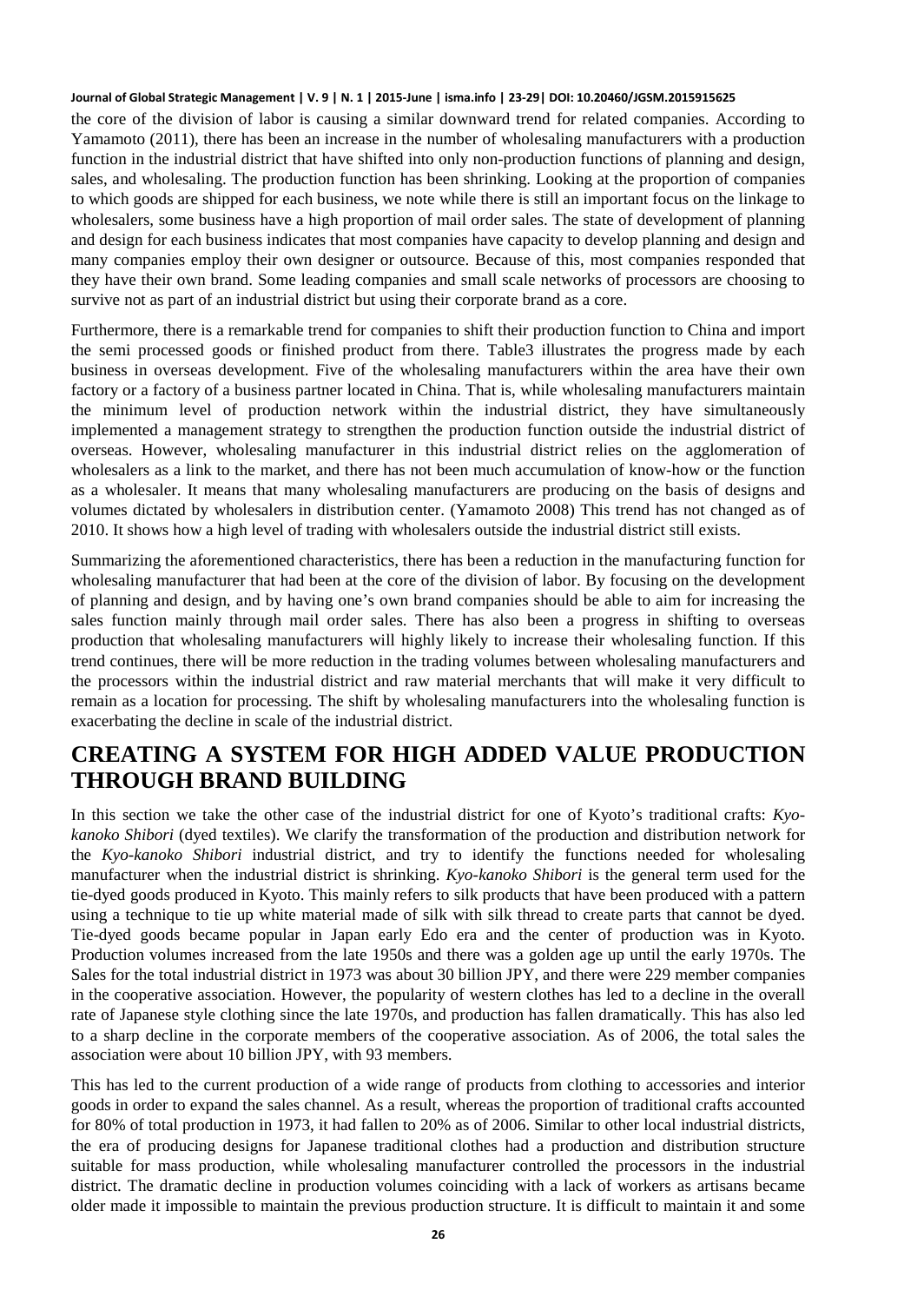#### **Journal of Global Strategic Management | V. 9 | N. 1 | 2015-June | isma.info | 23-29| DOI: 10.20460/JGSM.2015915625**

labor intensive processes are now outsourced to China. Some companies are creating new production structures based on producing function to build a corporate brand. In an example of a company that has clearly transformed Its production structure, we provide details below about Company K. This company has shifted from tie-dyed goods for Japanese clothing to tie-dyed goods for Western clothing and interior. Company K was established in 1935 and continued to produce tie-dyed cloth for *Kimonos* (seven employees, of which four were family members.) In 1993, the products related to Japanese traditional clothing accounted for 100% of their sales. However, in 2005, Japanese traditional clothing and Western clothing/ interior goods accounted for 50% respectively. As of 2011, sales of Western clothing/ interior goods had risen to 80% of their sales. Such self-renewal from traditional crafts was triggered by the company's participation in the system for developing new business areas sponsored by Kyoto Prefecture.

In addition, Company K was thinking about expanding into the European markets to increase its customer base and participate in the operation Kyoto Premium. Kyoto Premium is a project that has been sponsored by the Kyoto Chamber of Commerce and Industry since 2005 to create brand value and promote the sale of traditional Kyoto crafts to overseas markets4. The participation by Company K as a Kyoto Premium company triggered the development of new interior goods utilizing tie-dye techniques that led not only to an increase in new trading with overseas companies but also with Japanese companies. In particular, there was a sharp increase in sales of lamp covers that use the tie-dye technique and the price of one item is about 25,000 JPY. In addition, a scarf with a tapered end of about 20,000 JPY is popular. In other words, the participation in this project has generated innovation in a multitude of areas not only in design, but also product planning and the cultivation of new markets. Company K has made progress expanding in overseas markets and uses the processing techniques based on the traditional past tie-dying production to develop Western clothes and interior goods. In that process, it has shifted the production function to China and implemented a management strategy to strengthen its own design and planning and development function (design and planning is the sole responsibility of the company president). Consideration of the production costs has led to all processing of goods outsourced to China. The company is focused on design irrespective of the location of production. The manager thinks Kyoto's strength is not production capacity, but to accumulate design and good taste. In addition, Kyoto is also a preferred location for an exhibition because of its capacity to draw clients from all across Japan. Although the volume is small, the company is also producing the cloth with tiedyed patterns for *Kimono*, but the role as a wholesaling manufacturer in controlling the production function in the industrial district has been dwindling drastically.

This Kyoto Premium project has created new transactions in overseas markets for many participating companies, not just Company K. For example, as a result of an exhibition, a textile company A has received orders for the shop interiors for an overseas construction company and its contract is worth more than 10 million JPY. In addition, Company B jointly develops a brief case with a foreign company and receives orders for foreign novelty products with the orders in high prices. Many companies participating in the project eventually entered into a contract after the third year of joining the project. Participation in the project has provided opportunities to study trends in abroad and management of know-how and administration, and foreign market concepts that has bring companies to understand buyers and led to signed contracts. The Kyoto Premium concept is not to revitalize the traditional crafts segment, but aims at invigorating each industry such as textiles, dyeing and sewing. It is not aimed at 'Made in Kyoto', but in the creation of high added-value goods that are 'Produced by Kyoto'. It is aimed at turning traditional industries into cultural businesses that do not rely on 'tradition' or 'production'(Murayama 2012), which is considered a change that will lead to transformation of the existing production structure. This means the current wholesaling manufacturers do not require the controlling function of 'production', but instead they require the design, planning and development functions to establish corporate brands. In terms of production, regardless of location of the industrial area, it is now important to rebuild optimal production networks.

### **CONCLUSION AND MANAGERIAL IMPLICATIONS**

In the research studies of global marketing and brand strategy, a company has to consider the globalization of brand or the regionalization of brand adapted to the local market. Whether a company takes a standardization brand strategy or regional brand strategy, customer markets will perceive a brand with the country image of origin (Balabanis and Diamantopoulos 2011, Riefler 2012). The brand strategy of this study has a same issue, but its route is absolutely reverse. While the conventional research of global brand strategy has been focusing to the brand development of a company possessing power brands, brand strategy in this study is the brand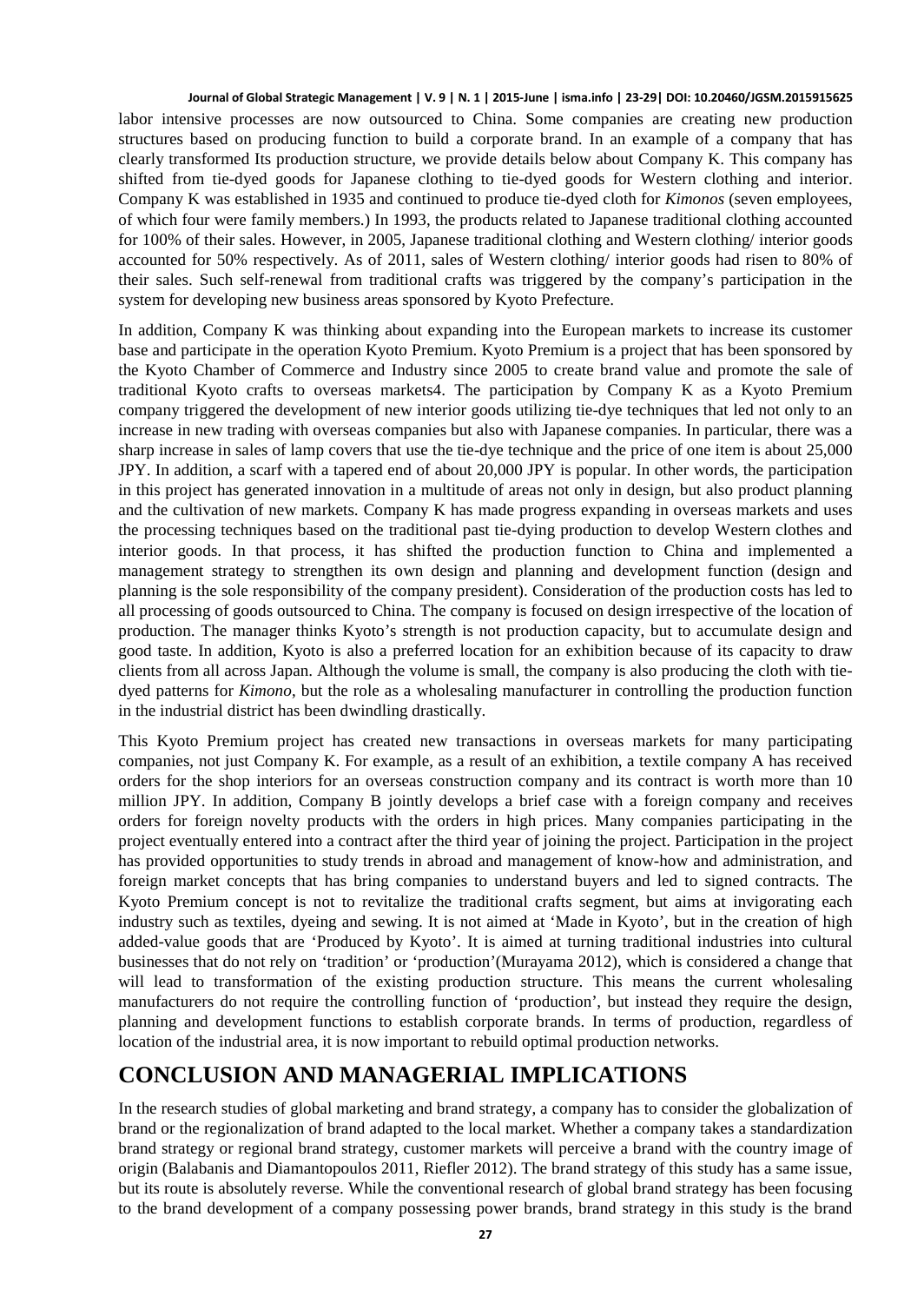#### **Journal of Global Strategic Management | V. 9 | N. 1 | 2015-June | isma.info | 23-29| DOI: 10.20460/JGSM.2015915625** creation of a company or districts possessing a still seldom known brand (Tamura 2011).

This study has clarified the current state of production with the shift away from the control function of wholesaling manufacturer that was established in the mass production era. The decline in production volumes due to the import of low priced imported goods has resulted in transformation away from the production function towards the design, planning and development, and marketing and sale functions aiming to building corporate brands. However, OEM production increased from the 1960s and the popularity of the DC brand in the 1980s meant that most wholesaling manufacturers came to rely on designer brands from overseas and outside the industrial district. Wholesaling manufacturer has been expanding its wholesaling function without retaining its competitiveness in planning and development capacity. That is, although the focus for wholesaling manufacturer is shifting away from the production function towards planning and sales, they have been unable to address the important issues of solution, creative design and planning and development, unlike fabless companies in the apparel industry such as specialty store retailers of private label apparel (SPA). They have at the same time lost their competitiveness advantage, which has exacerbated the declining trend in local industrial districts. Even so, wholesaling manufacturers have made progress towards the establishment of own company brands and the creation of value in a company brand has become an important issue. The change from the production function to the producing function aiming for establishing wholesaling manufacturer brands is having a major influence on the production and distribution structure in local industrial districts.

We wonder whether or not wholesaling manufacturers that have to date somehow managed to maintain advantages on the production function can build company brands without production. In the Kobe Chemical Shoes industrial district, progress has been made with shifting the production function overseas and wholesaling manufacturers have been putting effort into producing the corporate brand with a loss of the organization function within the industrial district. Even in Kyoto's traditional craft industrial districts, companies and industries producing *Kyo-kanoko Shibori* and Kyoto Stone Crafts have become increasingly dependent on China for their production function. So despite being referred to as traditional crafts, the creation of purely domestic products has become impossible. The Kyoto Chamber of Commerce and Industry has promoted Kyoto Premium program by helping companies to expand into the European markets, but the business concept is not 'Made in Kyoto' but 'Produced by Kyoto.' This type of shrinkage in the production function has significantly reduced the volume of transactions with material merchants and processors within the industrial district. It means that the advantages of the production function where they were good at working on product assembly through organization will be lost. At present, most wholesaling manufacturers have not been able to respond well to the solution and creative-based business conditions such as design, planning and development and sales promotion that are necessary for autonomy. The current sharp decline in the number of companies suggests that the loss of competitiveness in the production function leads to a loss of the industrial district's competitive advantage and exacerbation of the downward trend. In these circumstances, what will be needed to establish strong regional brands? It is not enough to only to promote to be known by national and international markets. It will need to gain the value of index like the degree of attachment, intension of recommendation, price premium, and rate of regular uses. There needs the fusion of the ardor of marketers and markets. They need the thinking innovation, which focuses on not to where products are manufactured, but to where brands are produced and managed. As the brand theory suggests, a brand is not product itself, but it is the intangible asset and the relationship between company and customer through product.